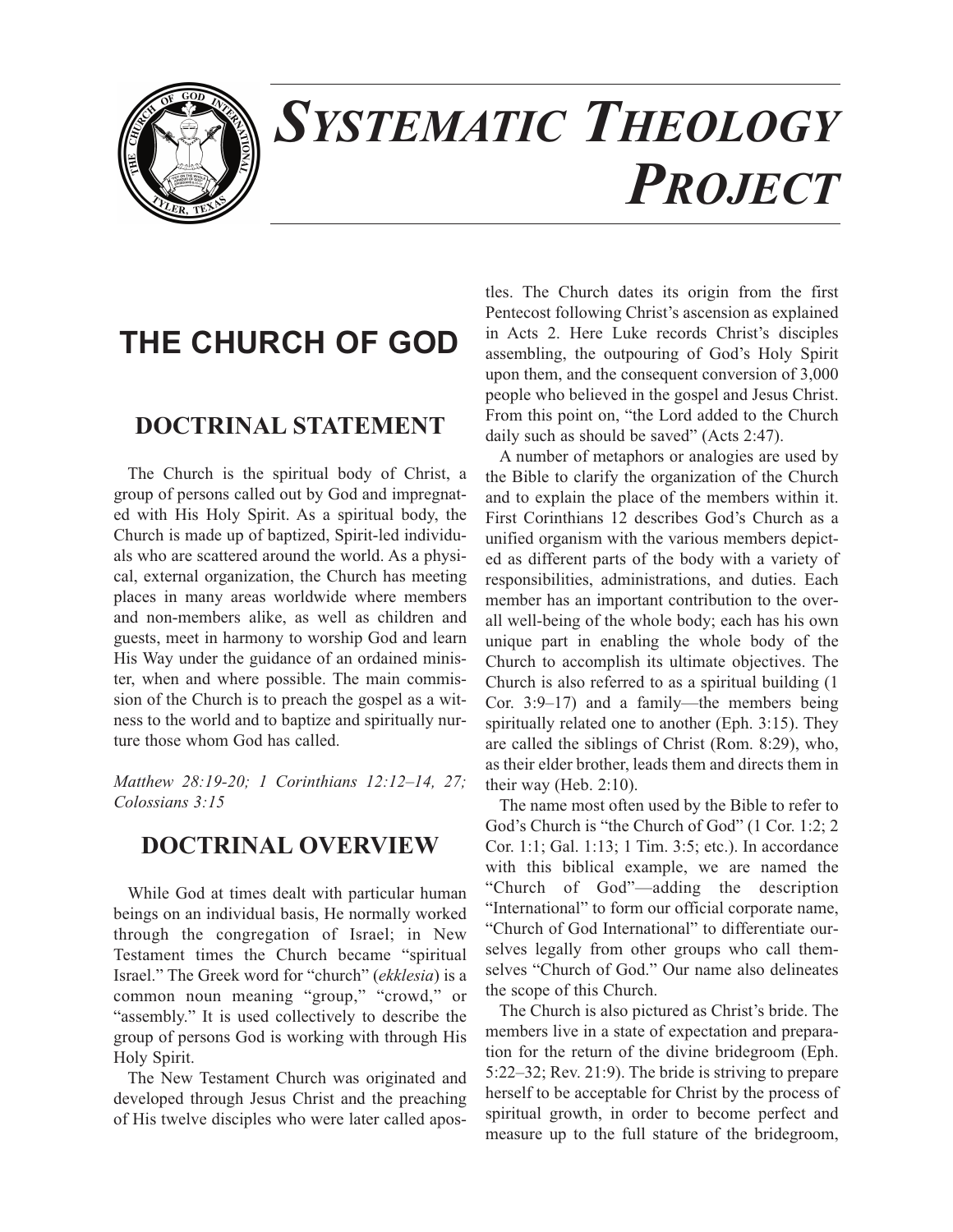Jesus Christ.

Becoming part of the Church of God is not an incidental matter. A person is first called of God (Jn. 6:44), given an invitation as it were. But, before accepting Jesus Christ, a person should "count the cost" (Lk. 14:28), because the Christian life is often difficult. When a person accepts this calling, he must repent of his past sins and go through the ordinance of baptism by immersion. This symbolizes the washing away of all past sins. Then, with the laying on of hands by the ministry, the person receives the begettal of the Holy Spirit. His covenant with God is now signed and sealed—it is the "earnest payment" for eternal life (Eph. 1:14). At this point a person becomes a full-fledged member of the Church of God, which is the body of Christ. He becomes a Christian, a "saint," a begotten child of God reserved for the resurrection.

Members of the Church are exhorted to become a cohesive family unit. Judging each other (Rom. 14:13), making spiritual comparisons among themselves (2 Cor. 10:12), forming cliques, favoring one minister over another (1 Cor. 1:11–13), gossiping, etc. are all divisive and counterproductive to the collective goals of the work of the Church. What Christians should strive for is labouring together to further the preaching of the gospel, serving the poor, helping weak brethren, encouraging the dejected, visiting the sick, aiding the elderly, bearing each other's burdens; these are the fundamentals of Christianity and produce a strengthened church (Phil. 2:1–4).

The Church constitutes the body of Christ, a spiritual entity (Col. 2:19). As such, "the Church" is not merely a building, or even strictly speaking a physical organization of persons who "joined" the Church by having their names placed on a computer. Instead, *it is a group of persons in whom dwells God's Holy Spirit*. "For by one Spirit are we all baptized into one body, whether we be Jews or Gentiles, whether we be bond or free; and have been all made to drink into one spirit" (1 Cor. 12:13). Likewise, Romans 8:9 states that "if any man have not the spirit of Christ, he is none of His." The world is full of people who say they are Christians and are called Christians, but not all of them are Spirit-begotten Christians (Matt. 7:21–23). Although any person in whom God's Holy Spirit dwells is by definition a member of God's Church, it is nevertheless erroneous to

assume any and all nominal Christians are actually part of God's true Church. The Bible maintains, "There is one body and one Spirit, even as you are called in one hope of your calling; one Lord, one faith, one baptism..." (Eph. 4:4–5).

One area where the Church of God International has been accused of deviating from the early New Testament Church ironically demonstrates just the reverse. The claim is sometimes made that while the early church preached the doctrine of grace through Christ, the Church of God International teaches the doctrine of obedience to the Law of God. Though often distorted—e.g. the Church does *not* teach salvation can be earned (as this systematic theology makes abundantly clear). However, there is an element of truth here, and a significant element at that. To understand the critical parallelism, we need to first compare the *religious environments* of first-century Judaism (in which the early church began) with twentieth-century Christianity (in which the Church of God International began). Judaism of the first century was extremely strict by modern standards; its teachings were well-known and stressed the enormous importance of keeping not only God's law but numerous Talmudic additions to that law as well. In this environment, it would have been ludicrous for the early apostles to emphasize the need to keep God's Sabbath, for example (see Sabbath). They stressed what was new and revolutionary—that salvation was a free gift and could not be earned, that Christ's death paid the penalty for sin, that forgiveness and grace was available through Christ, that Christ was resurrected, etc. Today, the religious environment is almost diametrically the reverse, necessitating a change in emphasis of doctrinal teaching in order to produce the same overall result. The prevalent Christian message for centuries has been about the person of Christ, His shed blood, grace, salvation, etc. to the exclusion of the importance of keeping God's law, which Jesus and the apostles knew so well. Consequently, owing to opposing religious situations and circumstances, in order for the Church of God to clearly present to the world precisely the same overall concept of God's total revelation, as did the early New Testament church, it becomes more essential that emphasis be placed on keeping God's law. What we preach and practice today, in the final result, is as close as possible to what the apostolic church preached, taught,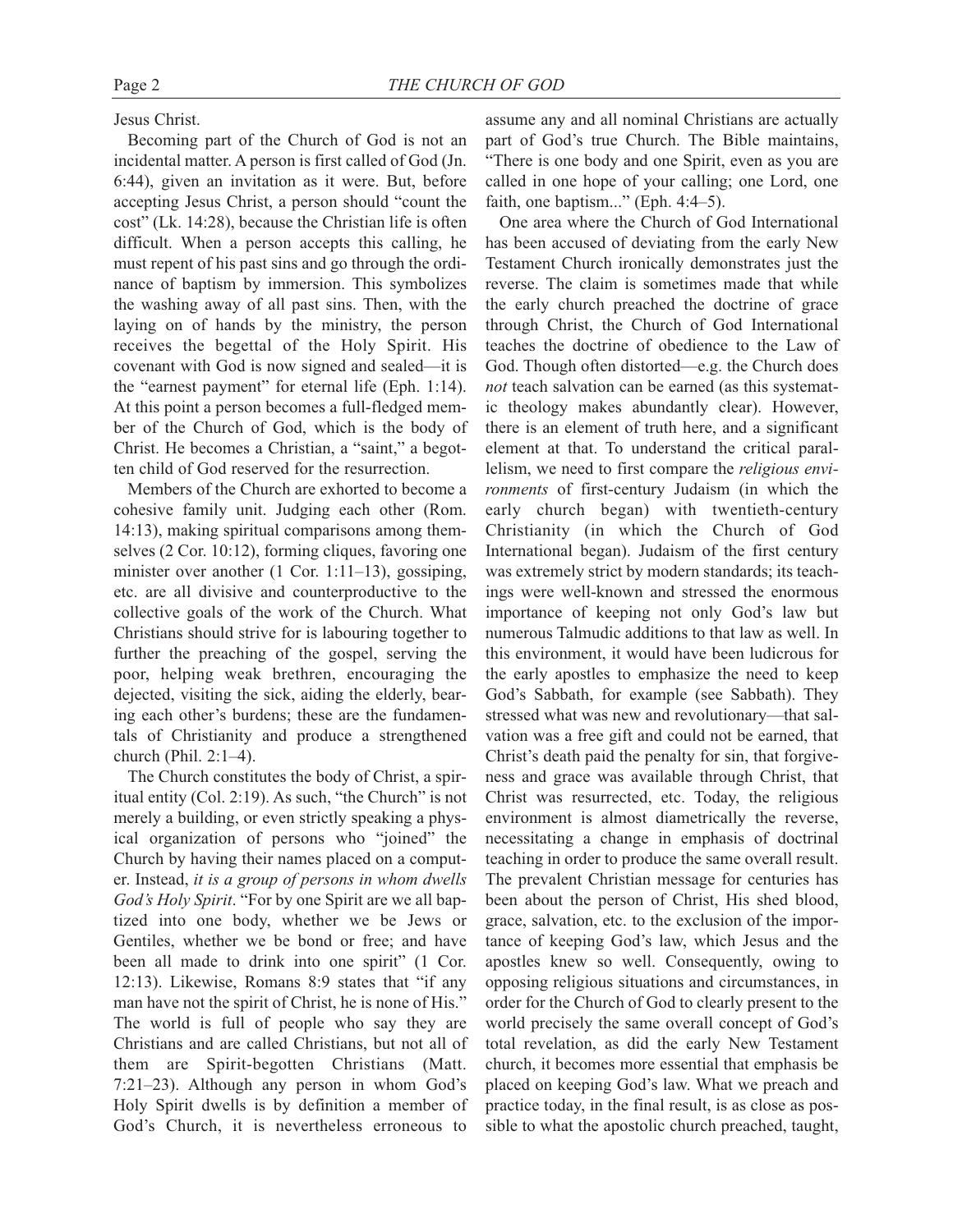and practiced. Whatever differences there may be only reflect either cultural disparities and/or shifts in stress or accent needed to generate the desired doctrinal identity.

Another demonstration of God's Church is its fidelity to the Word of God. While recognizing it has developed a certain body of traditional beliefs, interpretations, and practices, the Church of God is unique in its willingness to abandon tradition when it becomes convinced that such is out of harmony with the Bible. *The biblical teachings rather than church tradition are considered the absolute standard of right and wrong*. Churches as a rule are quite reluctant to go against established tradition and usually greatly resist any movement for change, no matter how much they may claim to follow the Bible as their ultimate authority.

The Church of God is administratively organized in accordance with general biblical guidelines and in a manner viable in modern society. The head of the Church is Jesus Christ (Eph. 1:22–23), who leads and inspires the Church and its leadership through His Holy Spirit. The ministry practices servant leadership as directed by Jesus (Matt. 20:26) and in accord with such scriptures as 1 Corinthians 12:28–30 and Ephesians 4:11–13.

Throughout biblical history, God's Church has had a relatively unified basic commission—that of carrying God's message to those who have yet to hear and accept it. Two scriptures that outline this commission are Matthew 24:14 and Matthew 28:29–30: "And this gospel of the kingdom shall be preached in all the world for a witness unto all nations.... Go ye therefore, and teach all nations, baptizing them…[and] teaching them to observe all things whatsoever I have commanded you..." (v. 19–20).

This message may at times be delivered through speaking, writing, by one's very life, or any combination of these and other possible mediums. But regardless of the means, to preach the gospel to the world is the express purpose, goal, commission, and very reason for the Church. Consequently, the central thrust for leadership of God's Church today is towards preaching the gospel, which is referred to both as an "announcement" and "witness and warning." The membership realizes the purpose of the Church is for the preaching of the message and not merely its own spiritual sustenance. The membership is wholeheartedly and enthusiastically behind this effort; indeed they recognize the purpose for their personal calling is to presently help do the Work of God in addition to growing in their own Christian development.

Although the Church is described as a comparatively small group or flock (Lk. 12:32; Mt. 7:14), Christ nonetheless assigns it an awesome task to fulfil. The members are to be worthy ambassadors for Christ (2 Cor. 5:20)—i.e. effective representatives of the godly way of life—and proclaim to the world God's plan for mankind. They are required to let their manner of life reflect a worthy example of the gospel of Christ (Phil. 1:27), i.e., they should be a positive example of Christianity in presenting the gospel to the world in a good light.

The Church recognizes its local congregations are a powerful means by which the gospel may be preached both through the example set by the membership of true Christianity and through the effect the local congregation should have in the local community it serves.

The objectives of the local congregation include more than just the spiritual development of its members. Every congregation supports the work of preaching the gospel worldwide. Every congregation also serves as a nucleus for new converts. It also fosters educational programs to help all from the very young to the elderly to grow in the grace and knowledge of Christ.

But "pure religion" involves more than preaching; it is a way of life exemplified by the biblical teachings of "love of God" and "love your neighbor as yourself." The local congregations of the Church of God endeavor to bear the burdens of the needy and be a light to their communities through service and by the example of their personal lives (Jas. 1:27).

Since the first qualification for being able to help others is for the individual himself to be a living success, the Church actively seeks to develop the potential of each member through programs for its adults and its youth. These programs are designed to aid each individual in sustained, personal growth and development so that all might better reflect God's way of life to those around them.

But personal development is not satisfying unless it can be channeled in a productive and creative way. Jesus exhorted His disciples to come to the aid of those in need (Mt. 25:34–36). Such humanitarian activities are the highest expression of love for God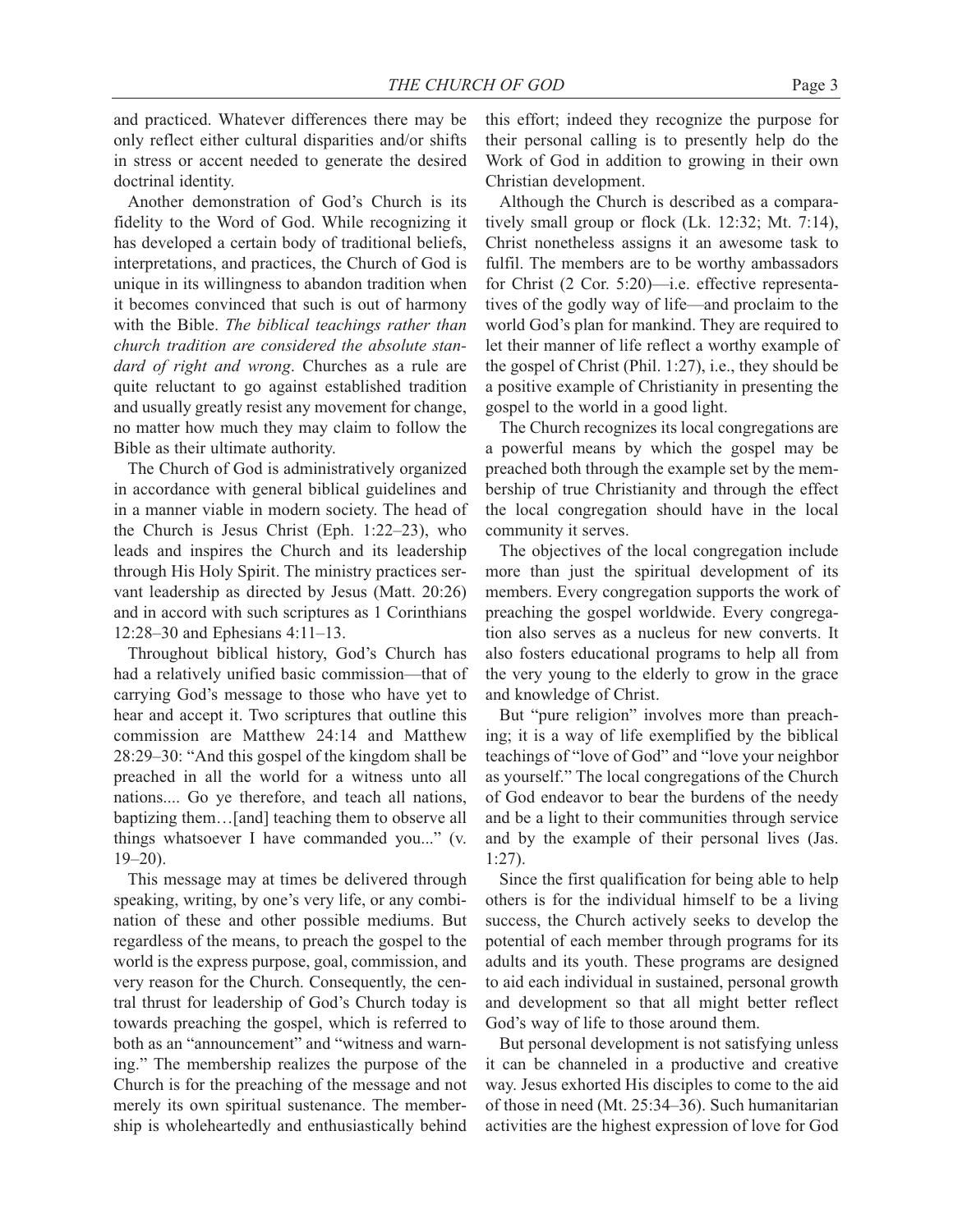and one's fellow man (v. 45). Therefore, the Church of God recognizes this God-enjoined responsibility and strongly encourages each local congregation "as we therefore have opportunity, let us do good unto all men, especially unto them who are of the household of faith" (Gal. 6:10). It is firmly believed that each member can be a powerful witness for Christ by living an exemplary life of service and growth (1 Pet. 2:9–17).

Members of the Church are encouraged through weekly Sabbath services, periodic Bible studies, and other religious and social events to learn the true qualities of Christianity expressed in love for God and for neighbor. This love for one's neighbor means a true Christian will help his fellow man both in and out of the Church in every reasonable way. A true Christian will set an example of hard work on his job, during recreation, and in all aspects of daily life. His words will encourage and speak positively of the central role that God has in our life's journey. His example of leading a godly life should influence those around him in a positive way and serve as his personal and individual witness modeling Christ. Historically, the example of the membership of God's Church in the community has had a powerful effect on those with whom they have come in contact.

Likewise, the combined membership of a local congregation—led by its minister—may, as the opportunity arises, serve its local community during disaster or time of special need. Once again, the positive Christian example of such a local congregation in the community will be a great testimony to the proper principles of God. Thus the working nucleus of the Church of God, letting its "light so shine before men" (Mt. 5:16), is applicable to the local congregation.

Members of God's Church are therefore exhorted to attend the religious activities of the Church. These are not ends in themselves but directives of God, designed to spiritually strengthen the individuals and local congregation as a whole so the light of their Christianity might burn more brightly. This policy is in accordance with the command of God that Christians should not neglect to meet together (Heb. 10:25). Actually, this scripture is a warning from Paul to Christians "not to forsake the assembling of ourselves together as the manner of some is" (Heb. 10:25). This warning was made with the

realization that daily cares can distract us from God and His plans for us. Meeting together regularly on God's weekly Sabbath and annual holy days provides Christians with opportunity to have spiritual goals reestablished and spiritual vision renewed. One who would habitually neglect Church services, with the exception of circumstances beyond his control, is neglecting an important aspect of his spiritual life. Local Church services also provide the community, as well as the membership, with an open meeting to hear the truths of God expounded from the Bible by a minister.

As already mentioned, we believe the twenty-first century Church of God is founded on the same basic doctrines the original Church believed and taught in the first century.

Jesus said, "I will build my church, and the powers of death shall not prevail against it" (Mt. 16:18). Consequently, we believe God has always had, from Christ's time to this, some faithful group, which He has used to perpetuate and propagate His truth.

Although the Church of God recognizes its recent history is short, it sees many spiritual and doctrinal predecessors through the last two millennia and traces its history genealogically as well as spiritually to the New Testament Church.

God's Church is eager to evangelize with the message of Jesus and the gospel of the Kingdom of God, with hopes of encouraging new members. God is the one who calls persons to His Church by opening their minds to His gospel (Jn. 6:44; Rom. 9:15–16). Nevertheless, the result of the disciples preaching Christ, new converts—as called by God (Jn. 6:44) and in numbers God chooses (Acts 2:47)—are brought into the Church. Here they are nurtured through God's Word and helped by the ministry and each other to grow in grace and the knowledge of their Lord and Savior, Jesus Christ (2 Pet. 3:18).

#### *To Know More...*

Please visit **www.CGI.org.** The **Topics Menu** features booklets, articles, and sermons for most of the subjects of the *Systematic Theology Project*, including "The Church."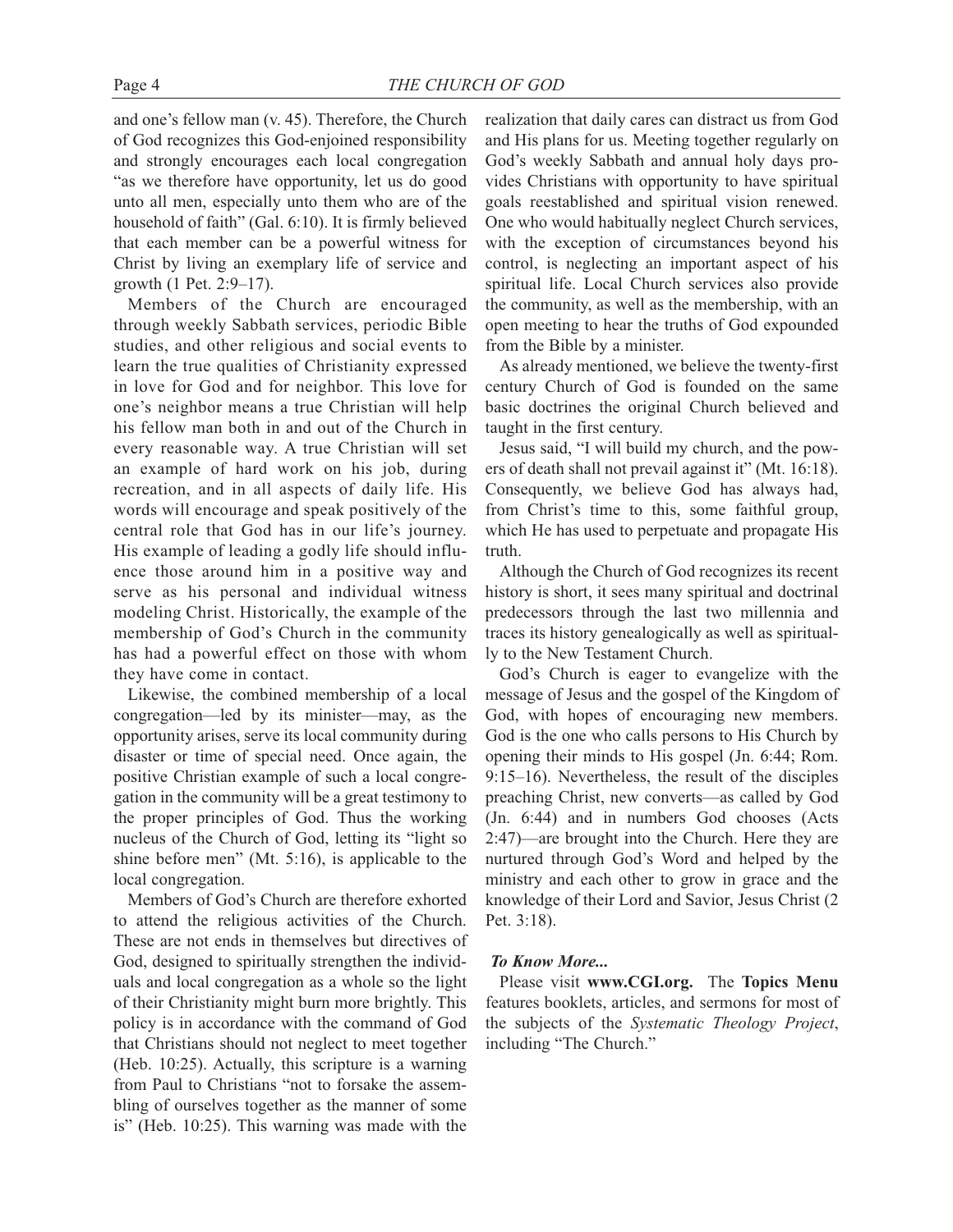# **MINISTRY OF THE CHURCH**

### **DOCTRINAL STATEMENT**

The ministry of the New Testament Church is a ministry of service to God and His people. Elders (*presbuteros*) and deacons (*diakonoi*) make up the two ministerial offices defined in Scripture. Elders have the responsibility of teaching, edifying, and overseeing the congregations, and deacons assist elders by taking care of physical and logistical needs of the congregations. The Bible dictates high moral and ethical conduct for all members of the ministry.

*1 Corinthians 12:28; Titus 1:5–9; 1 Timothy 3:1–13; 5:17–21; 2 Timothy 2:24–26; 1 Peter 5*

#### **DOCTRINAL OVERVIEW**

Throughout history God has worked through human individuals as agents and chosen servants. In the Old Testament it was the "preachers of righteousness," the patriarchs, the priests and Levites, the prophets, and at times righteous kings such as David. In the New Testament, Jesus Christ called out and ordained twelve disciples as the first ministers of the New Testament. He entrusted these men with the responsibility of governing the Church, serving the spiritual needs of its members, and preaching the gospel to the world and other duties as explained in Mark 3:14–15 and elsewhere.

While a minister should be eager to serve his congregation in many ways, his responsibilities are primarily to minister to the spiritual needs of his people. A minister's primary responsibility is to nurture the positive fruits of God's Holy Spirit as expressed individually and collectively in his congregation. By so doing, he helps build a committed, dedicated group which responds with fervor to the biblical commission of preaching the gospel to the world as a witness (Mt. 24:14; 28:18–20) and which eagerly looks forward to the Kingdom of God. The minister develops these characteristics in many ways: through preaching and teaching, giving his encouragement when a member is experiencing personal trials, by offering counsel in the areas of his professional competence, and by serving the congregation in performance of necessary religious ceremonies such as marriages and funerals.

The Church recognizes that a minister's personal example is one of his strongest and most effective methods of cultivating spiritual growth in the local church. A man who is selfless, dedicated to, convicted by, and living within the true values of God as expressed in the Bible will be greatly admired by the congregation and hence enormously effective. The shining light of his own spiritual life will be his greatest tool for constructing God's spiritual temple, which is the Church. Such a minister will deal in a positive, helpful, encouraging, loving manner with his congregation; he will not police their life or dictate and/or legislate their faith, but will instead be a helper of their joy. "Not that we lord it over your faith; we work with you for your joy" (2 Cor. 1:24).

A minister is thus not an "intercessor" between a Christian and God but, as a New Testament minister of the "spirit" (2 Cor. 3:6), one who helps build the Christian's own personal relationship with his Creator. Even so, occasionally, when circumstances demand, the minister must fulfill his responsibility as a true shepherd by administering spiritual discipline for the protection of his flock (cf. 1 Cor. 5).

A minister's responsibilities are not restricted to the congregation he serves. He must be an example of the Christian way of life by striving to serve the nonbeliever as well as the believer. An effective minister will be sensitive to the needs of all humanity, but he will always save his greatest efforts and energies for his own congregation, which he has been given spiritual charge. Indeed, the two are related. The minister should look for ways to expand the effective "light" of his local congregation as a beacon of true Christian values within the community. Availing himself for community service opportunities, within reason and as time allows, is always a good idea as it is another means by which the gospel can be presented in its most fundamental way—via the works of the Spirit (Matt. 25:34–46).

The ministry is a calling. God usually calls/chooses elders indirectly, though He has hand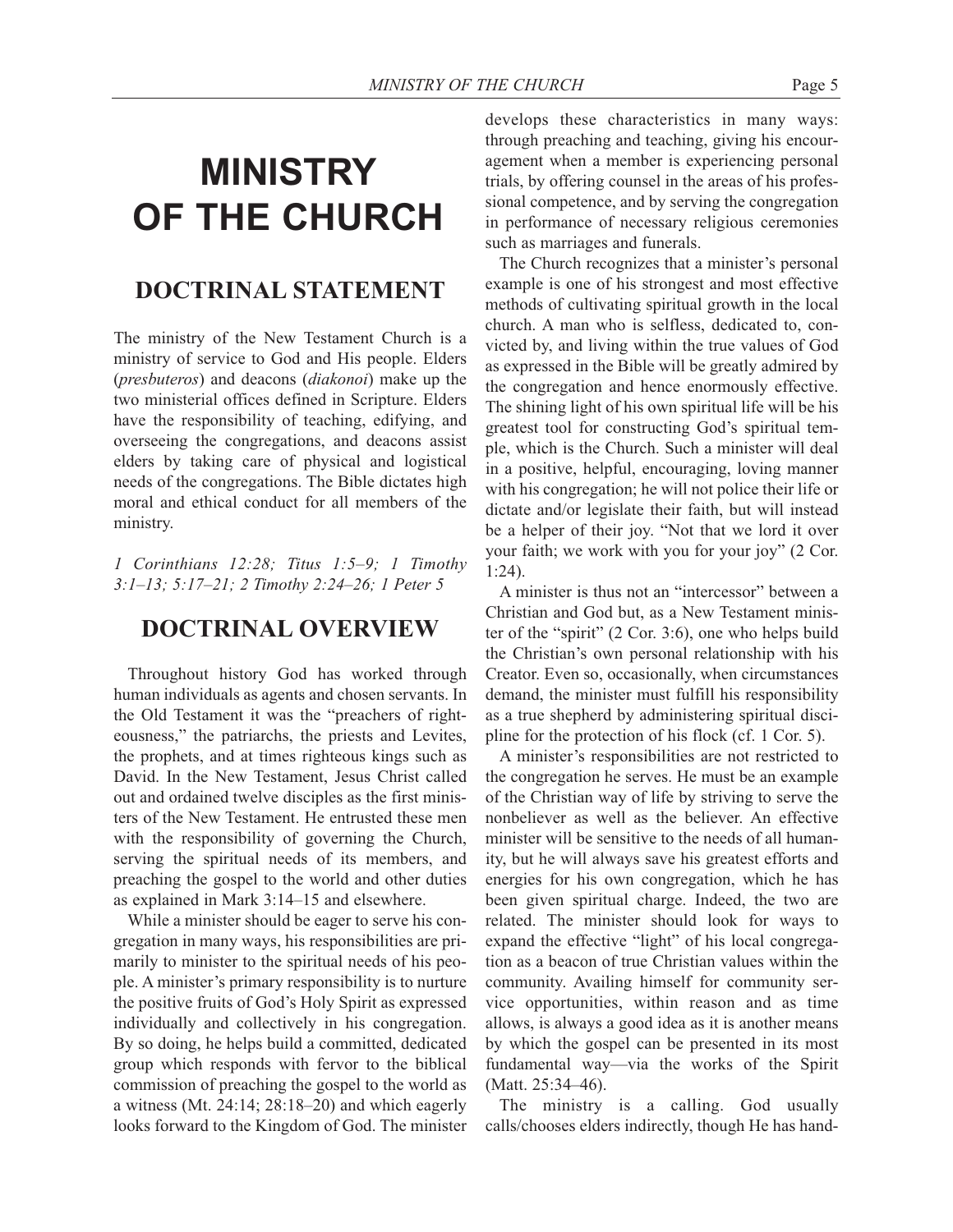picked certain ones in the past for special purposes (and can do so anytime He wants to). He does this by revealing the purpose and qualifications for elders (ministers), and authorizing human agents to appoint (ordain) them based on the information He reveals. Thus, God ordains elders through agents acting on His biblical instructions. God indicates whom He desires to become His spiritual servant by causing the person's life to express the fruits associated with ministry. Likewise, the qualifications of the ministry as outlined in 1 Timothy 3, Titus 1, and elsewhere are always considered. A prospective minister must be hospitable, able to teach, patient, not covetous, reputable, honest, trustworthy, and experienced in the faith. Showing forth the fruit of Christian character in his own life is fundamental to this consideration for ministry. When a man is ready for the ministry, he is ordained through the laying on of hands in accordance with the example set in Acts 13.

The actual organization of the ministry in the Church of God follows generally the principles as outlined in 1 Corinthians 12 and Ephesians 4. It was not Paul's intent in these passages to create a permanent hierarchical structure for all generations of the church. He is too vague in his description and delineations for that to have been his purpose. However, by these methods of edification we learn from these scriptures how the early church government functioned.

Another office of ordination is that of deacons and deaconesses. Qualifications for these offices are outlined in 1 Timothy 3:8–13. The basic responsibility of the deacon and deaconess is to serve the physical needs of the congregations so the ministers may attend to more pressing spiritual needs. Acts 6 is an example of ordination of certain men to this office and shows those ordained to this position should be people of faith and full of the Holy Spirit.

*Service* is the keynote of the ministry. Those who hold this office reflect the words Christ spoke to His disciples, "You know that the princes of the Gentiles exercise dominion over them, and they that are great exercise authority among them. But it shall not be so among you: but whosoever will be great among you, let him be your minister [servant]; and whosoever will be chief among you, let him be your servant [slave]: even as the Son of man came not to be ministered unto [not to be served], but to minister [but to serve], and to give His life for ransom for many" (Mt. 20:25–28).

#### *To Know More...*

Please visit **www.CGI.org.** The **Search Function** features booklets, articles, and sermons for most of the subjects of the *Systematic Theology Project*, including "Ministry."

# **FELLOWSHIP OF THE BRETHREN**

#### **DOCTRINAL STATEMENT**

Fellowship is the religious interaction of church members among themselves and with God, a spiritual association through the Holy Spirit, which transcends normal social or business relationships. Since this fellowship comes through being part of the body of Christ, it requires that one has repented, been baptized, and consequently received God's Holy Spirit. The fellowship of the brethren builds spiritual strength into both the individual and the Church as a whole. Conversely, the Church may exercise its right to disfellowship one who, by obvious attitude or action, opposes the gospel or causes disruption among the membership.

*1 Corinthians 1:9; 2 Corinthians 6:14; Ephesians 4:1–6; Philippians 2:1; Hebrews 10:24–25; 1 John 1:3, 6–7*

#### **DOCTRINAL OVERVIEW**

It is important that the membership of God's Church meets together for spiritual purposes in order that the fabric of the Church and the spiritual state of the individual may be strengthened. The Church also encourages social fellowship among the members. It is a well-understood principle that close camaraderie between members of a community enhances both the conviction of the individual and strength of the entire group because relationships are the adhesion of the congregation. It is one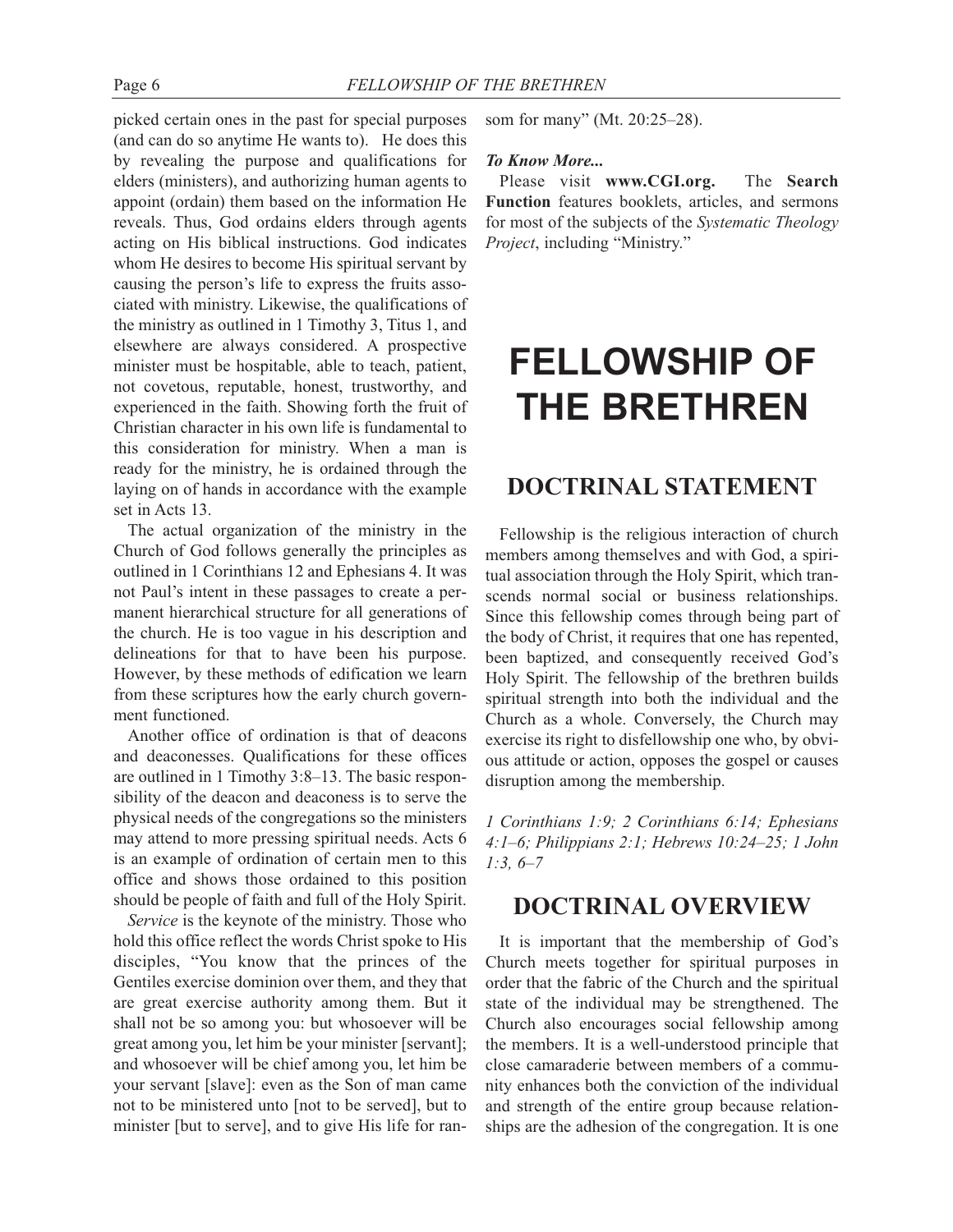means of practicing the qualities of love, outgoing concern, and Christian harmony among the individual members of the body of Christ.

First Corinthians 12 shows that God deals with His Church as a group in addition to dealing with the individual members separately. "For as the body is one, and hath many members, and all the members of that one body, being many, are one body: so also is Christ" (v. 12). "For the body is not one member, but many" (v. 14). Likewise, John 15 gives the analogy of Christ being the "true vine," and explains how a branch separated or taken away from the vine cannot bear fruit. Experience has shown that people who cut themselves off from the Church (which is the body of Christ) tend to lose sight of the goal and purpose of God's Way and wither spiritually. They stop producing the fruit of God's Spirit, begin to shrivel in spiritual stature, and can risk putting themselves in danger of spiritual death.

The Scriptures are filled with examples of God's faithful meeting together and fellowshipping. Jesus' own example was to spend long hours with His disciples whether in formal teaching sessions such as the Sermon on the Mount (Mt. 5:1) or informally, as when eating a meal (Mt. 9:10–11). After Jesus' death, one finds constant reference to the disciples meeting together. Acts 1:13 describes the apostles assembled together "in an upper room." Acts 2:1 describes the believers as "all with one accord in one place" for the day of Pentecost. Other verses in Acts show Christians meeting together on the Sabbath day to hear the Word of God (Acts 13:14, 42; 16:13). Likewise, the Church is exhorted not to forsake the "assembling of ourselves together" for religious worship (Heb. 10:25). Even specific instructions are given to the members to "greet one another with a holy kiss" (Rom. 16:16). This was a custom of the day and corresponds with the handshake of friendship practiced in our society.

Church fellowship is not an end in itself. The Church keeps in mind the clear supreme goal and commission that God has commanded in Matthew 28:18–20 and 24:14 of preaching the gospel to the world. To reach the whole world with the gospel of Christ requires the Church be a unified group, built with spiritually strong members, welded together in purpose, doctrine, and love. The fellowship of the brethren helps build these qualities.

Talking together, playing together, or working together helps give single identity, common goals, and shared characteristics. That the Church should be unified cannot be doubted. "For as many of you as were baptized into Christ have put on Christ. There is neither Jew nor Greek, there is neither slave nor free, there is neither male nor female; for you are all one in Christ Jesus" (Gal. 3:27–28). God's Church is a true melting pot. "For He [Christ] is our peace, who has made us both one, and has broken down the dividing wall of hostility [the social and racial barriers]" (Eph. 2:14). There are many other scriptures that allude to the unity of church members. For example, Ephesians 4: "Endeavoring to keep the unity of the spirit in the bond of peace" (v. 3). Notice especially Psalm 133:1: "Behold, how good and pleasant it is for brethren to dwell together in unity! (See also 1 Cor. 12:13; 1 Cor. 1:10; Eph. 4:13, etc.)

The key principle concerning "Church fellowship" (which is different and deeper than "social fellowship" or "friendly affiliation") is to realize such associations among the brethren are through God and His Spirit. "That which we have seen and heard declare we unto you, that ye also may have fellowship with us; and *truly our fellowship is with the Father, and with His Son*, Jesus Christ" (1 John 1:3). Thus the reason we have fellowship with each other as members is because we first have fellowship with Christ and the Father. Fellowship with Christ and the Father takes place because we have God's Holy Spirit living within us (Rom. 8:9). Once two persons of even widely disparate backgrounds received God's Spirit and have communion and fellowship with God, they can fellowship in peace and harmony together—they now have shared characteristics between them; they have a common mental outlook through the Spirit of God and its "fruits" or qualities mentioned in Galatians 5:22. This "fellowship of the Spirit" (Phil. 2:1) is the bond that ties Christians together.

If one does not have the Spirit of God he is in the final analysis not really a Christian. "Any one who does not have the Spirit of Christ does not belong to Him" (Rom. 8:9). Formally, a member of the Church of God may be defined as a person who has received God's Spirit after repentance and baptism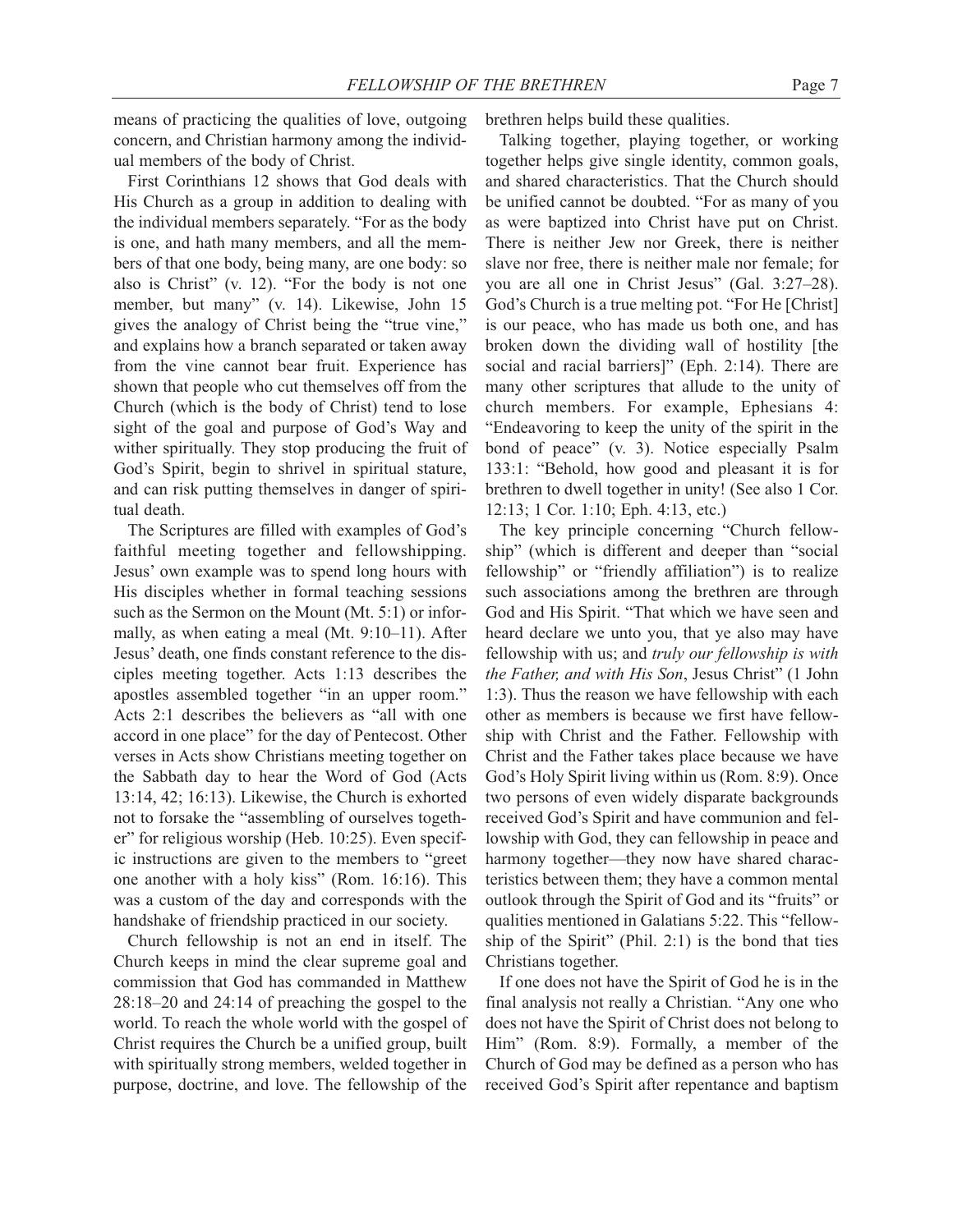as outlined by the apostle Peter in Acts 2:38.

The Bible lists many ways in which Church fellowship benefits the individual. The stronger members are expected to help those newer or weaker in the faith. "Brethren, if a man be overtaken in a fault, ye which are spiritual restore such an one in the spirit of meekness; considering thyself, lest thou also be tempted. Bear ye one another's burdens, and so fulfill the law of Christ" (Gal. 6:1–2). "Him that is weak in the faith, receive ye…" (Rom. 14:1). "We who are strong ought to bear with the failings of the weak, and not to please ourselves; let each of us please his neighbor for his good, to edify him" (Rom. 15:1–2).

We are also instructed to "exhort one another every day" (if need be) as outlined in Hebrews 3:13 and other scriptures. And Christians are reminded to pray for one another during times of physical duress such as illness or whenever there is need (Jas. 5:16–20). This helps build the Church into a tight family unit with everyone helping each other.

Peter admonishes the Church to have "love of the brethren" (1 Pet. 3:8). Christians are exhorted to forbear one another and to forgive each other (Col. 3:13), putting on "love, which binds everything together in perfect harmony" (v. 14). Members are instructed to "teach and admonish one another in all wisdom, and sing psalms and hymns and spiritual songs with thankfulness in your hearts to God" (v. 16).

Brethren are also urged and enjoined to help fulfill one another's physical needs. Indeed, "pure religion" involves sincere concern for the less fortunate such as widows and the fatherless (Jas. 1:27). We must not forget the example of sharing as outlined in Acts 2:41–47. Here we notice the brethren went to great lengths—even to the point of selling their personal possessions—to provide food and shelter for those needing help. Examine also Paul's statements in 2 Corinthians 8 about how God's people helped their brothers in poverty.

The fellowship of the brethren is an important topic. Social contact among members builds a unified church and serves to strengthen the members spiritually and physically, and in the process the entire Church becomes a more powerful tool in God's hands. In practice, such fellowshipping takes the form of informal chatting before and after services, visiting in each other's homes, attending to the sick and those who have physical needs, attend-

ing organized church socials, participating in athletics together, performing music together, etc. Baptized members of God's Church also bring with them to Church services and social functions their children and other non-baptized persons in their family. The Church, of course, extends a warm welcome to any non-baptized person who desires to attend its services or social functions.

To accomplish these same objectives of fellowship on a larger scale uniting our individual churches around the world, the Church of God International maintains a newspaper and Internet social media for its members, which aids communication between them. It also supports children, youth, and young adults through various programs. All areas of social contact, whether formal or casual, are used by the brethren to build love and camaraderie among themselves with the primary objective of bringing the truth of God to the world so others can share in the spiritual richness of God's Church.

As stated above, in the final analysis our fellowship is through God's Spirit. Only God can give His Holy Spirit or take it away, but continued fellowship as a member in God's Church requires appropriate Christian conduct. God's Church is made up of individuals who are sincerely striving toward salvation, and earnestly attempting to exhibit every possible fruit of God's Holy Spirit in their lives. As a result, the personal lives of its members generally reflect the proper attitudes of Christianity.

But since all are human and subject to sin, each member is subject to being overtaken by wrong attitudes, thoughts, or influences needing to be overcome. The Church appreciates the opportunity to deal in a constructive, positive, and loving way with all those needing help. The ministry helps and guides the brethren in overcoming sins, no matter what the magnitude or nature of it may be, as long as the person is sincerely trying and indeed desires the help. (Such help can never be forced.) Just as Jesus taught that the shepherd will leave the ninetynine sheep and go in search of the one that went astray (Mt. 18:12–14), so should God's ministers make every effort to help any member who has gone astray."

Unfortunately, for complex reasons, some individuals occasionally harden themselves to sin and continue defiantly in it. They may even influence others to follow them to act the same way, in spite